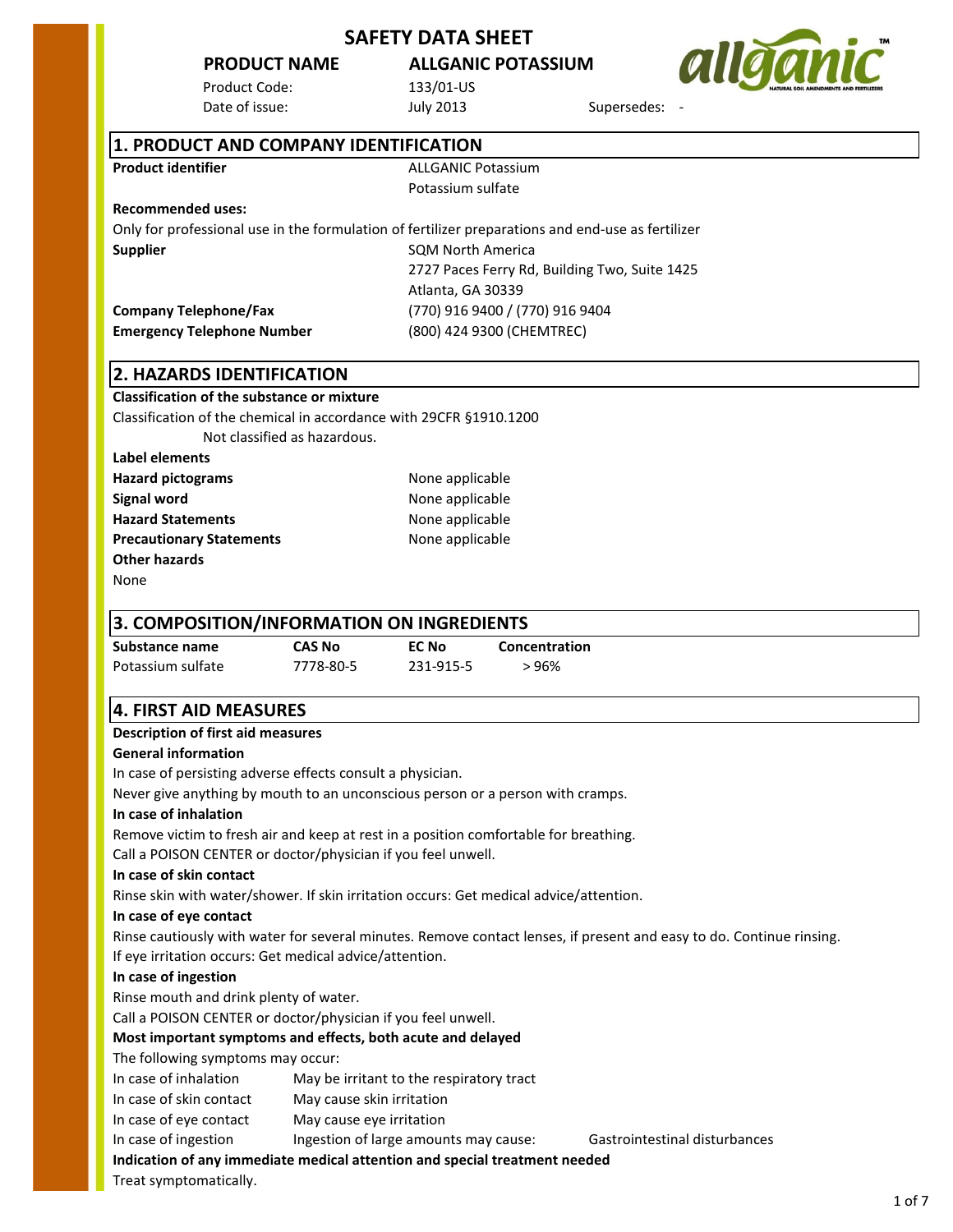## **PRODUCT NAME ALLGANIC POTASSIUM**

Product Code: 133/01-US Date of issue:  $July 2013$  Supersedes:

Unsuitable material: None, but attention should be paid to compatibility with chemicals surrounding.



# **5. FIRE FIGHTING MEASURES**

#### **Extinguishing media**

Suitable extinguishing media:

Use any suitable mean for extinguishing surrounding fire.

**Specific hazards arising from the chemical**

Thermal decomposition can lead to the escape of toxic/irritating gases and vapours.

Thermal decomposition products: Sulfur oxides fumes by extreme heating.

#### **Protective equipment and precautions for firefighters**

Wear a self-contained breathing apparatus and chemical protective clothing.

## **6. ACCIDENTAL RELEASE MEASURES**

#### **Personal precautions**

Provide adequate ventilation. Wear personal protection equipment.

**Environmental precautions**

Do not allow to enter into surface water or drains. Ensure waste is collected and contained.

#### **Methods for containment and cleaning up**

Take up mechanically, placing in appropriate containers for disposal or recovery.

Unsuitable material for taking up: None specified

**Other information**

None

## **7. HANDLING AND STORAGE**

## **Precautions for Safe Handling**

Avoid generation of dust. Provide adequate ventilation. Wear personal protective equipment, when required.

Do not breathe dust. Wash hands before breaks and at the end of workday.

Do not eat, drink or smoke when using this product.

Keep away from food, drink and animal feeding stuff. Good hygiene practices and housekeeping measures.

## **Conditions for safe storage, including any incompatibilities**

Reseal carefully any opened container and set upright to avoid leakages.

Keep/store only in original container. Keep the product tightly closed in a dry, in well-ventilated and cool place.

## **8. EXPOSURE CONTROLS/PERSONAL PROTECTION**

**Exposure Guidelines**

## **Occupational exposure limits**

Potassium sulfate:

| OSHA  | PFL          |  |
|-------|--------------|--|
|       | STEL/ceiling |  |
| ACGIH | TWA          |  |
|       | STEL/ceiling |  |

Not Established Not Established

Not Established (2012 TLVs<sup>®</sup> and BEIs<sup>®</sup>) Not Established (2012 TLVs<sup>®</sup> and BEIs<sup>®</sup>)

| Derived No-Effect Level (DNEL) suggested by the manufacturer |  |
|--------------------------------------------------------------|--|
|--------------------------------------------------------------|--|

| Workers (industrial/professional): |                                        |
|------------------------------------|----------------------------------------|
| DNEL Human, dermal, long term :    | 21.3 mg/kg bw/day (systemic)           |
| DNEL Human, inhalation, long term: | 37.6 mg/m <sup>3</sup> /day (systemic) |

Derived No-Effect Level (DNEL) is the level of exposure to the substance above which humans should not be exposed

#### **Engineering controls**

Containment as appropriate. Good standard of general ventilation. Effective contaminant extraction.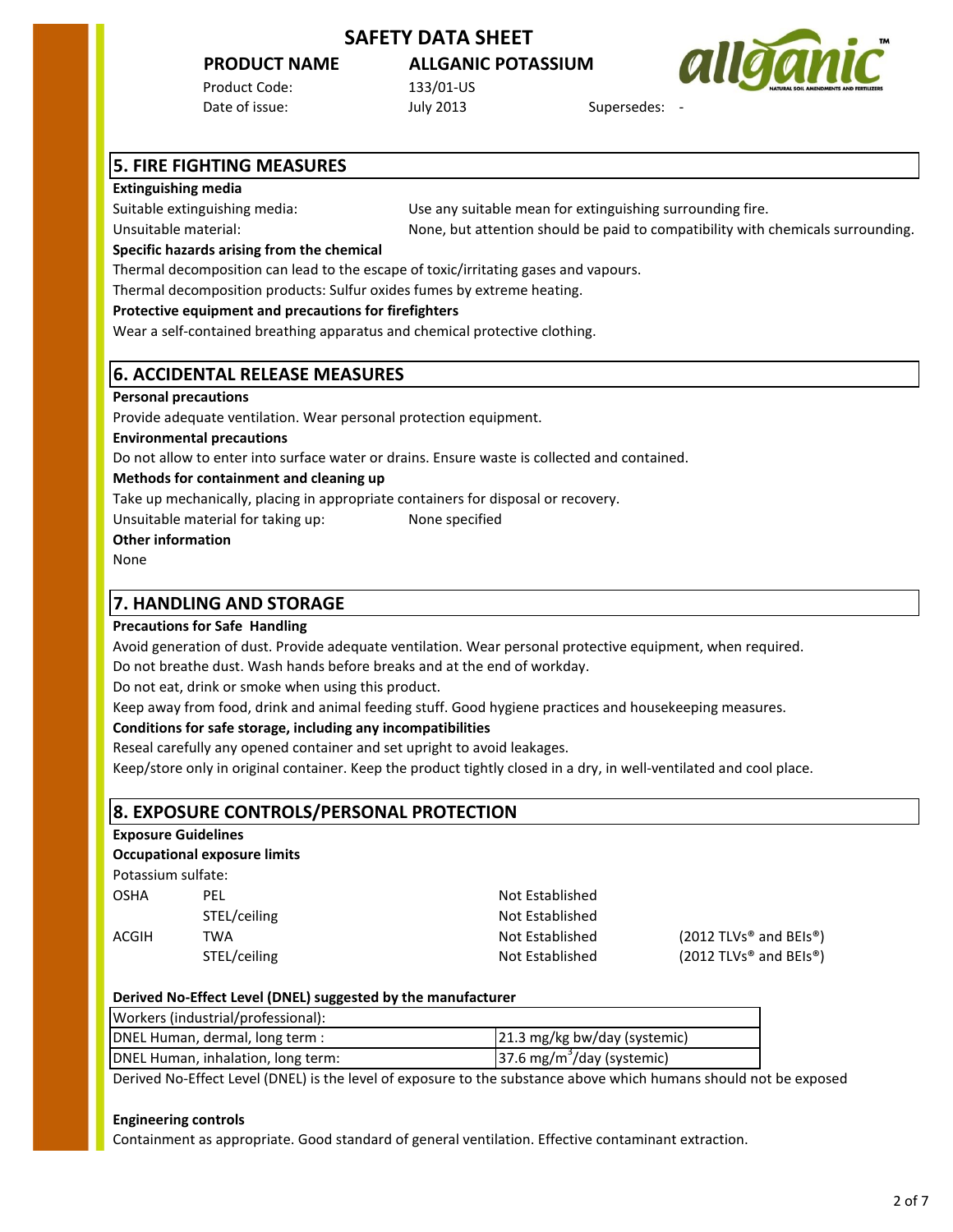## **PRODUCT NAME ALLGANIC POTASSIUM**

Product Code: 133/01-US Date of issue:  $July 2013$  Supersedes:



#### **Personal protective equipment**

Eye / face protection Chemical goggles.

Hand protection **Nitrile rubber gloves, suggested but not required to control risk.** Respiratory protection Dust mask required in dusty environments or exceeding total dust limits.

# **Environmental exposure controls**

Do not allow to enter into surface water or drains. Ensure waste is collected and contained.

## **9. PHYSICAL AND CHEMICAL PROPERTIES**

| Information on basic physical and chemical properties |                                     |                               |
|-------------------------------------------------------|-------------------------------------|-------------------------------|
| Appearance                                            | Solid granular or crystalline       |                               |
| Colour                                                | White (crystalline); tan (granular) |                               |
| Odour                                                 | Odourless                           |                               |
| <b>Odour Threshold</b>                                | Not applicable                      |                               |
| Physical state                                        | Solid                               |                               |
| pH value                                              | $4.5 - 8.5$ (5% aqueous solution)   |                               |
| Melting point / freezing point                        | 1067°C / 1953°F at 1013 hPa         | (Literature information)      |
| Boiling temperature / boiling range                   | 1689°C / 3072°F at 1013 hPa         | (Literature information)      |
| Flash point                                           | Not applicable                      |                               |
| Vapourisation rate / Evaporation rate                 | Non volatile                        |                               |
| Flammability                                          | Non flammable                       | (Based on chemical structure) |
| Explosion limits (LEL, UEL)                           | Not applicable                      |                               |
| Vapour pressure                                       | Not applicable                      |                               |
| Vapour density                                        | No data available                   |                               |
| Density (bulk)                                        | 1.2 - 1.5 ton (metric)/ $m3$        |                               |
| Solubility                                            | > 100 g/L at 20°C / 68°F (water)    |                               |
| Partition coefficient n-octanol /water                | Not applicable                      | (Based on chemical structure) |
| Auto Ignition temperature (AIT)                       | Not applicable                      |                               |
| Decomposition temperature                             | Not available                       |                               |
| Viscosity                                             | Not applicable                      |                               |
| Explosive properties                                  | Not explosive                       | (Based on chemical structure) |
| Oxidising properties                                  | Not oxidising                       | (Based on chemical structure) |
| <b>Other information</b>                              |                                     |                               |

None

## **10. STABILITY AND REACTIVITY**

## **Reactivity** No hazardous reaction when handled and stored according to provisions.

**Chemical stability** Stable under normal storage and temperature conditions. **Possibility of hazardous reactions** None identified **Conditions to avoid** None specific identified. **Incompatible materials** None identified. **Hazardous decomposition products** Sulfur oxides fumes by extreme heating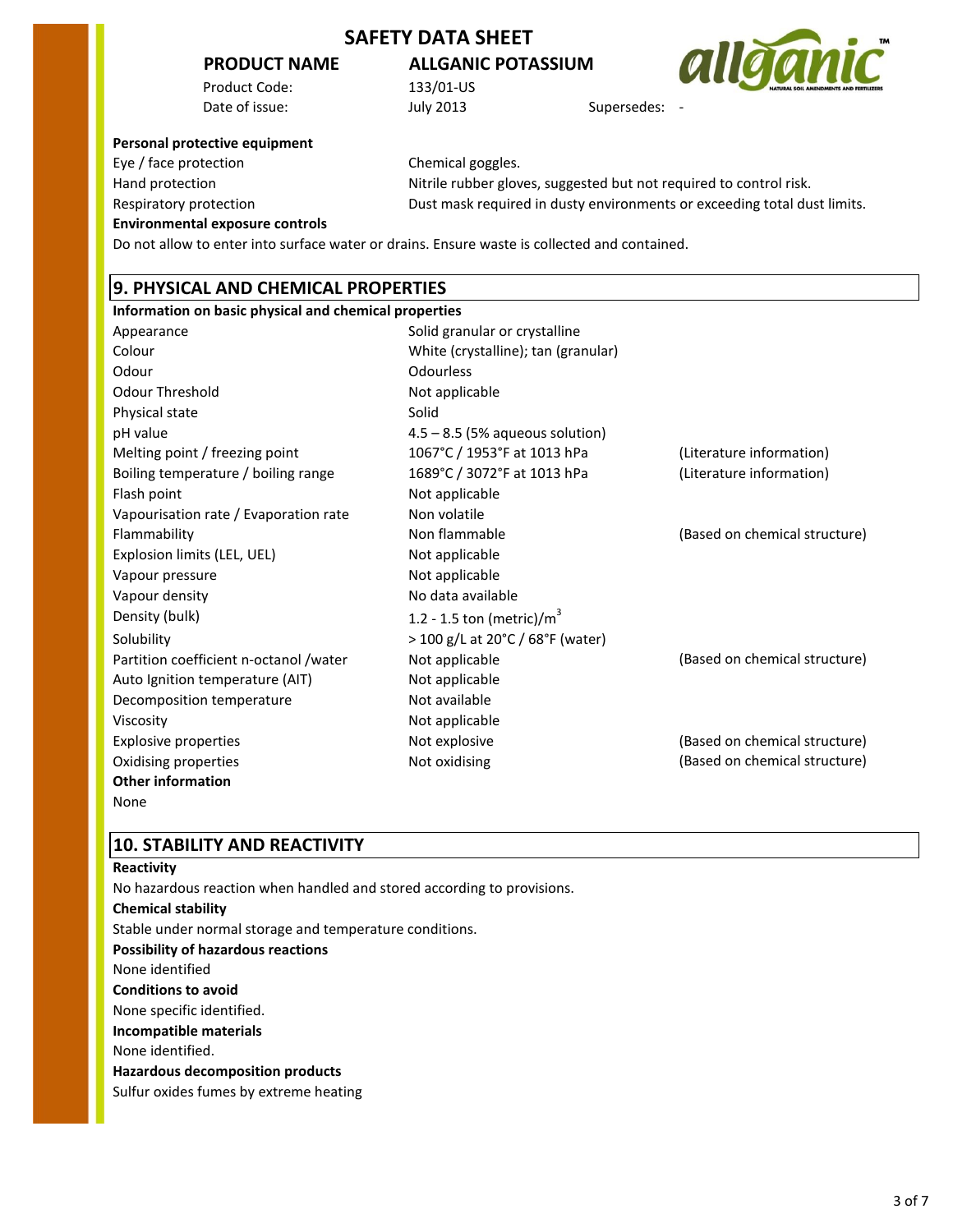## **PRODUCT NAME ALLGANIC POTASSIUM**

Product Code: 133/01-US<br>
Date of issue: 11 Univ 2013 Date of issue: July 2013 Supersedes: -



| υαις νι ιδους.                                                                                                                   | <b>DAILY SUTP</b>                                                | JUNCI SCUCS.                          |                                                                  |  |
|----------------------------------------------------------------------------------------------------------------------------------|------------------------------------------------------------------|---------------------------------------|------------------------------------------------------------------|--|
| <b>11. TOXICOLOGICAL INFORMATION</b>                                                                                             |                                                                  |                                       |                                                                  |  |
| Likely routes of exposure (inhalation, ingestion, skin and eye contact)                                                          |                                                                  |                                       |                                                                  |  |
| Eye contact, skin contact and inhalation.                                                                                        |                                                                  |                                       |                                                                  |  |
| Exposure by ingestion is not expected to occur through normal industrial or professional use.                                    |                                                                  |                                       |                                                                  |  |
| Symptoms related to the physical, chemical and toxicological characteristics                                                     |                                                                  |                                       |                                                                  |  |
| May be irritant to the skin, eyes and the respiratory tract. Ingestion of large amounts may cause gastrointestinal disturbances. |                                                                  |                                       |                                                                  |  |
| Information on toxicological effects from short and long term exposure                                                           |                                                                  |                                       |                                                                  |  |
| <b>Acute toxicity</b>                                                                                                            |                                                                  | Species:                              | Method:                                                          |  |
| Acute oral toxicity<br>LD50:                                                                                                     | > 2000 mg/kg bw                                                  | Rat.                                  | OECD Guideline 423                                               |  |
|                                                                                                                                  | Data obtained by analogy conclusion                              |                                       |                                                                  |  |
| Acute dermal toxicity<br>LD50:                                                                                                   | > 2000 mg/kg bw                                                  | Rat.                                  | OECD Guideline 402/EU B.3                                        |  |
| Assessment / classification:                                                                                                     |                                                                  |                                       | Based on available data, the classification criteria are not met |  |
| <b>Irritant and corrosive effects</b>                                                                                            |                                                                  |                                       |                                                                  |  |
| Primary irritation to the skin                                                                                                   | Result:                                                          | Species:                              |                                                                  |  |
| EU Method B.46 (In vitro skin irritation)                                                                                        | Not irritating                                                   | Not applicable                        |                                                                  |  |
| Irritation to eyes                                                                                                               | Result:                                                          | Species:                              |                                                                  |  |
| OECD guideline 405                                                                                                               | Not irritating                                                   |                                       | Rabbit (New Zealand White)                                       |  |
| Assessment / classification:                                                                                                     |                                                                  |                                       | Based on available data, the classification criteria are not met |  |
| Respiratory or skin sensitisation                                                                                                | Method:                                                          |                                       | Result:                                                          |  |
| Skin sensitization                                                                                                               | <b>OECD Guideline 429</b>                                        |                                       | Not sensitising                                                  |  |
|                                                                                                                                  | Data obtained by analogy conclusion                              |                                       |                                                                  |  |
| Respiratory sensitisation                                                                                                        | No information available.                                        |                                       |                                                                  |  |
| Assessment / classification:                                                                                                     |                                                                  |                                       | Based on available data, the classification criteria are not met |  |
| Germ cell mutagenicity / Genotoxicity                                                                                            |                                                                  |                                       |                                                                  |  |
| In-vitro genotoxicity                                                                                                            | Method:                                                          |                                       | Result:                                                          |  |
| Gene-mutations microrganisms                                                                                                     | OECD Guideline 471                                               |                                       | negative                                                         |  |
| Gene-mutations mammalian cells                                                                                                   | OECD Guideline 476                                               |                                       | negative                                                         |  |
|                                                                                                                                  | Data obtained by analogy conclusion                              |                                       |                                                                  |  |
| Chromosome aberrat. mammalian cells                                                                                              |                                                                  | <b>OECD Guideline 473</b><br>negative |                                                                  |  |
| Assessment / classification:                                                                                                     | Based on available data, the classification criteria are not met |                                       |                                                                  |  |
| <b>Reproductive toxicity</b>                                                                                                     |                                                                  |                                       |                                                                  |  |
| Adverse effects on reproduction                                                                                                  |                                                                  |                                       |                                                                  |  |
| OECD guideline 422                                                                                                               | NOAEL:                                                           | $\geq$ 1500 mg/kg bw/day              |                                                                  |  |
| No effects were found on reproduction parameters, neither embryotoxic or developmental effects at highest dose tested. In 90-    |                                                                  |                                       |                                                                  |  |
| d and one generation studies with chemically related substances, no effects on fertility were observed.                          |                                                                  |                                       |                                                                  |  |
| Developmental toxicity / teratogenicity                                                                                          |                                                                  |                                       |                                                                  |  |
| OECD guideline 422                                                                                                               | NOAEL(development):                                              | $\geq$ 1500 mg/kg bw/day              |                                                                  |  |
| No effects were found on reproduction parameters, neither embryotoxic or developmental effects at highest dose tested. In 90-    |                                                                  |                                       |                                                                  |  |
| d and one generation studies with chemically related substances, no effects were observed.                                       |                                                                  |                                       |                                                                  |  |
| Based on available data, the classification criteria are not met<br>Assessment / classification:                                 |                                                                  |                                       |                                                                  |  |
| Specific target organ toxicity (single exposure)                                                                                 |                                                                  |                                       |                                                                  |  |
| Practical experience / human evidence                                                                                            |                                                                  |                                       |                                                                  |  |
| No relevant effects have been described after single exposure to the substance.                                                  |                                                                  |                                       |                                                                  |  |
| Assessment / classification:                                                                                                     |                                                                  |                                       | Based on available data, the classification criteria are not met |  |
| Specific target organ toxicity (repeated exposure)                                                                               |                                                                  |                                       |                                                                  |  |
| OECD guideline 422                                                                                                               | NOAEL(C):                                                        | > 1500 mg/kg bw/day                   |                                                                  |  |
| No effects were observed at highest dose tested.                                                                                 |                                                                  |                                       |                                                                  |  |
| Equivalent or similar to OECD guideline 453                                                                                      | 256 mg/kg bw/day (male, rat)<br>NOAEL(C):                        |                                       |                                                                  |  |
| Data obtained by analogy conclusion (ammonium sulphate)                                                                          |                                                                  |                                       |                                                                  |  |
| Absolute spleen weights were decreased and relative liver weights were increased in high dose males.                             |                                                                  |                                       |                                                                  |  |

Assessment / classification: Based on available data, the classification criteria are not met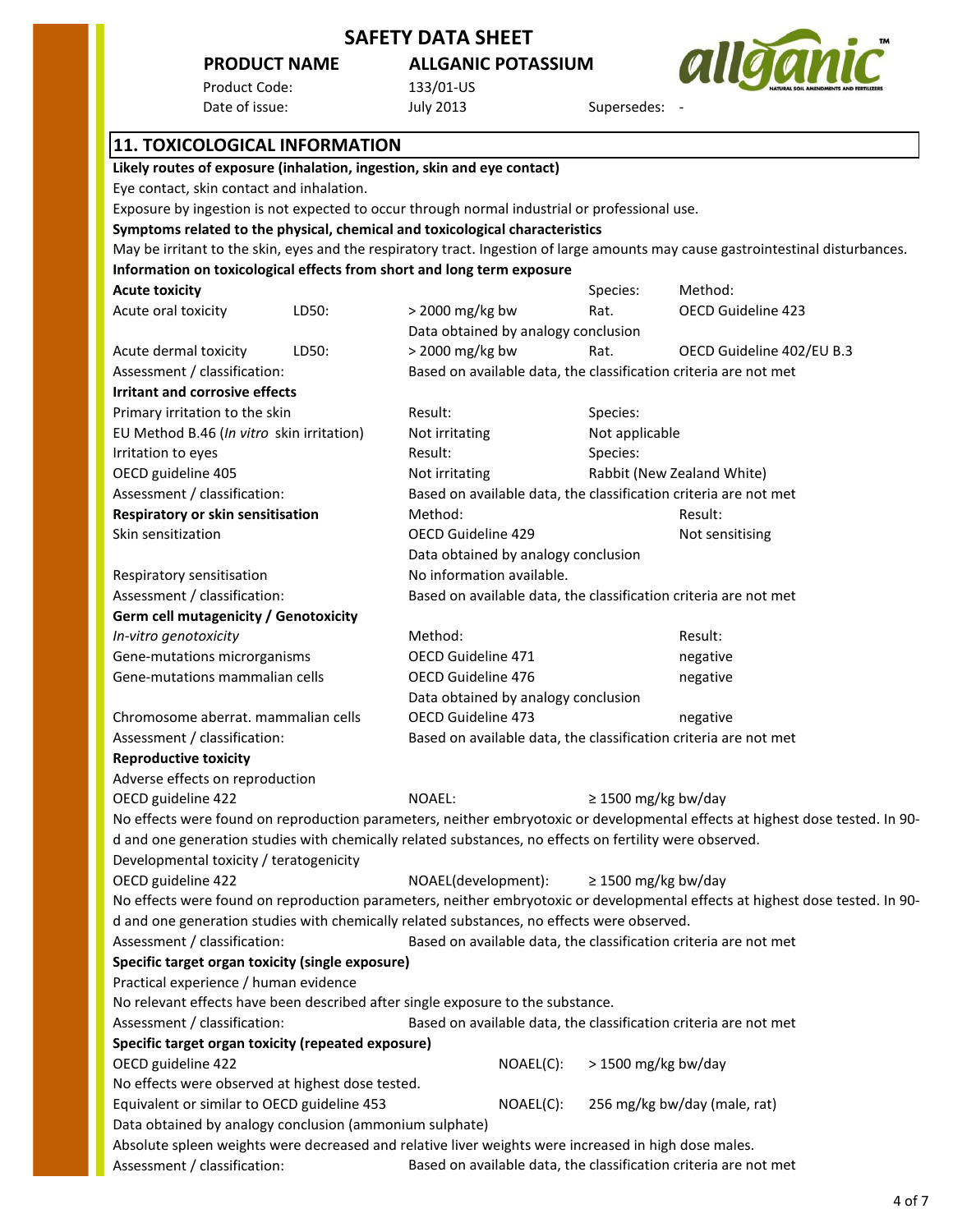## **PRODUCT NAME ALLGANIC POTASSIUM**

Product Code: 133/01-US Date of issue:  $July 2013$  Supersedes:



#### **Aspiration hazard**

Physicochemical and toxicological data does not indicate a potential aspiration hazard.

Assessment / classification: Based on available data, the classification criteria are not met

#### **Carcinogenicity**

International Agency for Research on Cancer (IARC) Not listed There is no evidence of carcinogenicity or genotoxicity with potassium sulphate. No evidence of a carcinogenic potential was observed in a study equivalent or similar to OECD guideline 453 with ammonium sulphate.

National Toxicology Program (NTP) Not listed 29 CFR part 1910, subpart Z Not listed

Assessment / classification: Based on available data, the classification criteria are not met

|  |  |  | <b>12. ECOLOGICAL INFORMATION</b> |  |
|--|--|--|-----------------------------------|--|
|--|--|--|-----------------------------------|--|

## **Ecotoxicity**

| $680 \text{ mg/L}$ |                                                                  | (US EPA Guideline EPA/600/4-90/027)                                                      |
|--------------------|------------------------------------------------------------------|------------------------------------------------------------------------------------------|
| 720 mg/L           |                                                                  | (US EPA Guideline EPA/600/4-90/027)                                                      |
| $>100$ mg/L        | Chlorella vulgaris                                               | (literature information)                                                                 |
|                    |                                                                  | Data obtained by analogy conclusion                                                      |
| $>100$ mg/L        |                                                                  | Conclusion obtained by structural                                                        |
|                    |                                                                  | analysis and intended use                                                                |
|                    | Based on available data, the classification criteria are not met |                                                                                          |
|                    | Aquatic toxicity<br>Assessment / classification                  | Fish (Pimephales promelas)<br>Daphnia magna (Big water flea).<br>Aquatic micro-organisms |

## **Persistence and degradability**

In aqueous solution, potassium sulphate is completely dissociated into the potassium ion (K<sup>+</sup>) and the sulfate anion (SO<sub>4</sub><sup>2-</sup>). Hydrolysis of potassium sulfate does not occur. Due to the inorganic nature of the substance standard testing systems are not applicable.

## **Bioaccumulative potential**

Potassium sulfate completely dissociate in water forming potassium ions and sulfate anions. Potassium sulfate has a low potential for bioaccumulation based on physicochemical properties.

## **Mobility in soil**

Based on the high water solubility and the ionic nature, potassium sulphate is not expected to adsorb, however, due to ion exchange process, sulfates can be retained in soil, both by incorporation into organic matter (e. g. as sulfate esters of humic acids) and adsorbed to soil particles such as hydrous iron and aluminum sesquioxides.

## **Other adverse effects**

None specified.

## **13. DISPOSAL CONSIDERATIONS**

Disposal should be in accordance with applicable federal and state laws.

It is the responsibility of the waste generator to determine the toxicity and physical properties of the material generated to determine the proper waste identification and disposal method in compliance with applicable regulations.

Potassium sulfate is not listed as a dangerous waste in Resource Conservation and Recovery Act (RCRA) 40 CFR 261.

## **14. TRANSPORTATION INFORMATION**

**US DOT (49CFR part 172)** UN-No. Non dangerous good UN Proper Shipping Name Not applicable Hazard class Not applicable Packing group Not applicable Hazard label(s) Not applicable Special marking Not applicable Special Provision Not applicable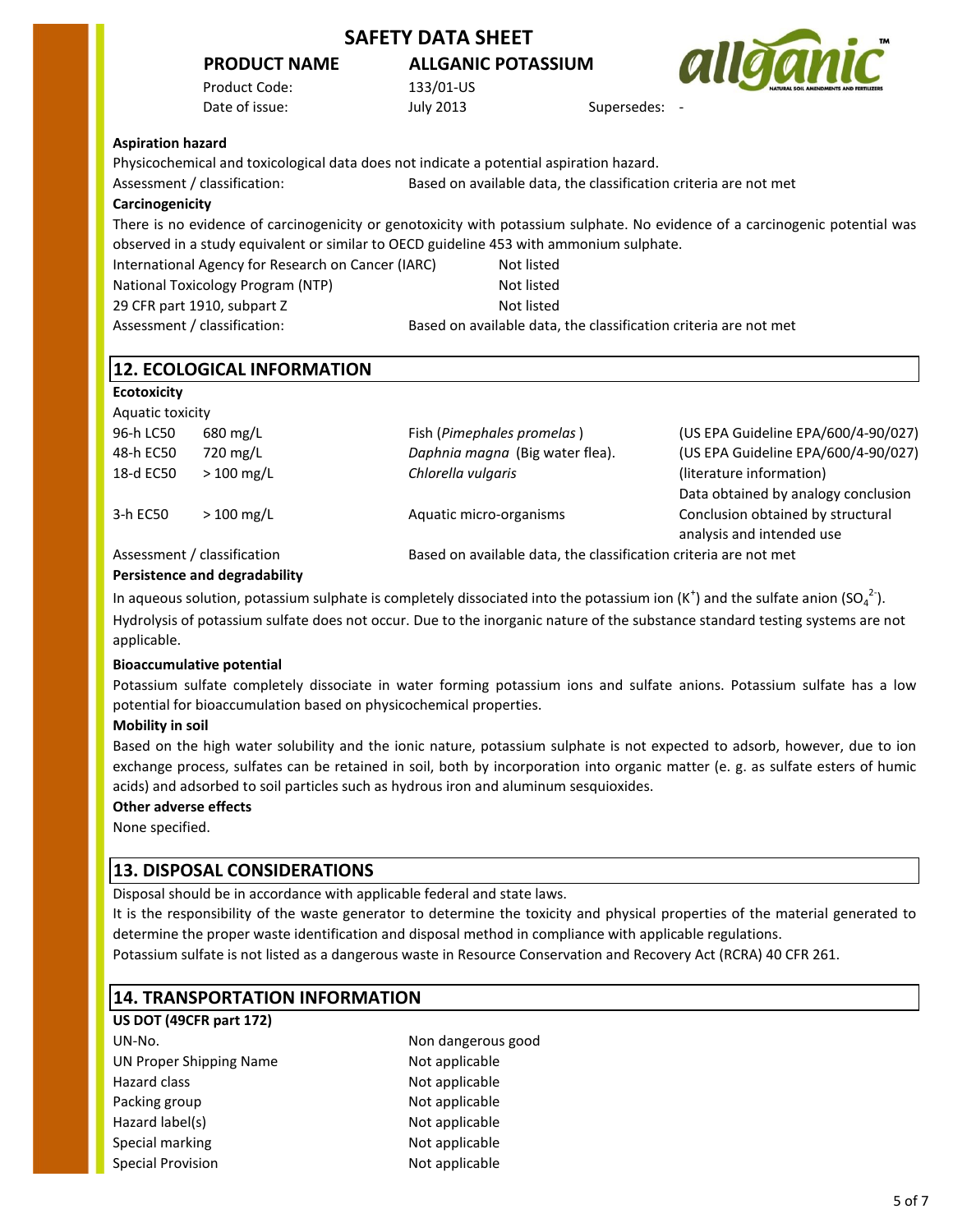# **PRODUCT NAME ALLGANIC POTASSIUM**

allganic Supersedes: -

| Product Code:  |  |
|----------------|--|
| Date of issue: |  |

133/01-US<br>July 2013

| <b>International Maritime Organization (IMDG Code)</b>                       |                                                                                                                            |
|------------------------------------------------------------------------------|----------------------------------------------------------------------------------------------------------------------------|
| UN-No.                                                                       | Non dangerous good                                                                                                         |
| <b>UN Proper Shipping Name</b>                                               | Not applicable                                                                                                             |
| Hazard class                                                                 | Not applicable                                                                                                             |
| Packing group                                                                | Not applicable                                                                                                             |
| Marine pollutant                                                             | No                                                                                                                         |
| Hazard label(s)                                                              | Not applicable                                                                                                             |
| Special marking                                                              | Not applicable                                                                                                             |
| <b>Special Provision</b>                                                     | Not applicable                                                                                                             |
|                                                                              | International Civil Aviation Organization (ICAO) and International Air Transport Association (IATA)                        |
| UN-No.                                                                       | Non dangerous good                                                                                                         |
| <b>UN Proper Shipping Name</b>                                               | Not applicable                                                                                                             |
| Hazard class                                                                 | Not applicable                                                                                                             |
| Packing group                                                                | Not applicable                                                                                                             |
| <b>Hazard label</b>                                                          | Not applicable                                                                                                             |
| Special marking                                                              | No                                                                                                                         |
| <b>Special handling procedure</b>                                            |                                                                                                                            |
| None                                                                         |                                                                                                                            |
| Transport in bulk according to Annex II of MARPOL 73/78 and the IBC Code     |                                                                                                                            |
| Not applicable                                                               |                                                                                                                            |
| <b>Other special precautions</b>                                             |                                                                                                                            |
| None                                                                         |                                                                                                                            |
|                                                                              |                                                                                                                            |
| <b>15. REGULATORY INFORMATION</b>                                            |                                                                                                                            |
| <b>US Federal</b>                                                            |                                                                                                                            |
| <b>SARA Title III Rules</b>                                                  |                                                                                                                            |
| Section 311/312 Hazard Classes                                               |                                                                                                                            |
| <b>Acute Health Hazard</b>                                                   | No                                                                                                                         |
| <b>Chronic Health Hazard</b>                                                 | No.                                                                                                                        |
| <b>Fire Hazard</b>                                                           | No.                                                                                                                        |
| Release of Pressure                                                          | No                                                                                                                         |
| <b>Reactive Hazard</b>                                                       | No                                                                                                                         |
| Section 313 Toxic Chemicals                                                  |                                                                                                                            |
| No components listed                                                         |                                                                                                                            |
| Section 302 Extremely Hazardous Substances (EHS)/CERCLA Hazardous Substances |                                                                                                                            |
| No components listed                                                         |                                                                                                                            |
| NFPA 704/2012: National Fire Protection Association                          |                                                                                                                            |
| Health<br>1                                                                  |                                                                                                                            |
| Fire<br>0                                                                    |                                                                                                                            |
| Instability<br>0                                                             |                                                                                                                            |
| Special<br>None                                                              |                                                                                                                            |
| <b>US State Regulations</b>                                                  |                                                                                                                            |
| <b>California Proposition 65</b>                                             | No components listed                                                                                                       |
| Canada                                                                       |                                                                                                                            |
| Ingredient Disclosure List:                                                  | No components listed                                                                                                       |
| <b>WHMIS Classification:</b>                                                 | Not classified                                                                                                             |
|                                                                              | This product has been classified according to the hazard criteria of the Controlled Products Regulations (CPR) and the SDS |
| contains all the information required by the CPR.                            |                                                                                                                            |
| <b>European Union</b>                                                        |                                                                                                                            |
| Classification according to Regulation (EC) No 1272/2008 [EU-GHS/CLP]        |                                                                                                                            |
| Not classified as hazardous.                                                 |                                                                                                                            |